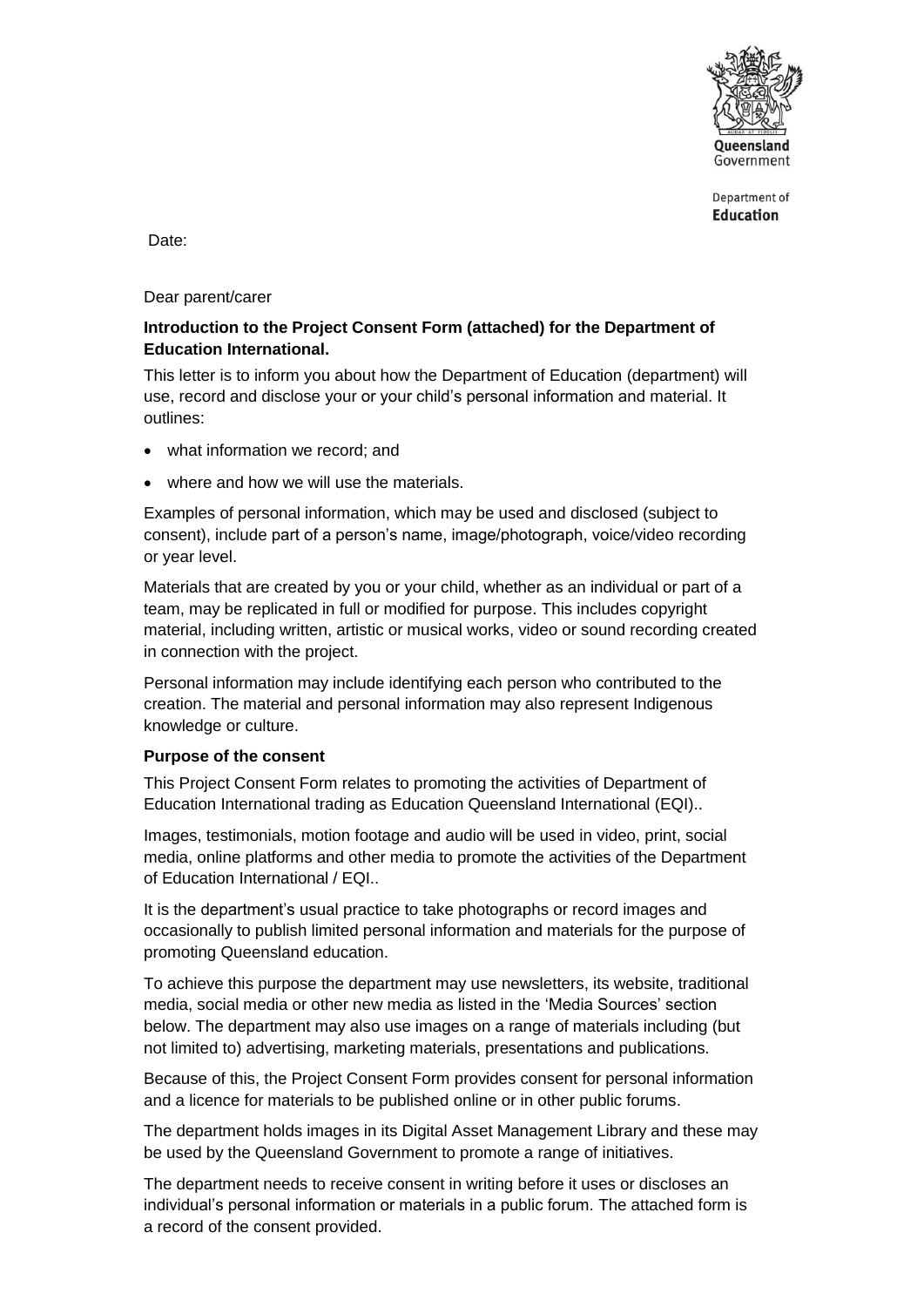### **Voluntary**

It is your choice whether to give consent.

#### **Consent may be withdrawn**

Consent may be withdrawn at any time by you.

If you wish to withdraw consent please notify the departmental contact in writing (whether by email or letter). The department will confirm the receipt of your request if you provide an address.

The department will endeavour to take down content that is in its direct control; however, published information and materials cannot be deleted and the department is under no obligation to communicate changes to consent with other entities/ third parties.

Due to the nature of the internet and social media (which distributes and copies information), it may not be possible for all copies of information (including images and materials), to be deleted or restricted from use once published.

### **Media sources used**

The department will publish images and materials on a range of social media, websites and traditional media sources subject to your consent. Please see the following webpage for a full list of sources where the project may be published.

[https://education.qld.gov.au/parents-and-carers/parent-participation/useimages-recordings](https://education.qld.gov.au/parents-and-carers/parent-participation/use-images-recordings) 

### **Duration**

The consent is ongoing unless you decide to withdraw your consent.

#### **Who to contact**

To withdraw consent please contact EQI Marketing.

EQI Marketing eqimarketing@qed.qld.gov.au should be contacted if you have any questions regarding consent.

Please retain this letter for your records and return the signed consent form.

DE International

(trading as Education Queensland International)

CRICOS Provider Code: 00608A

T +61 7 351 35742 F +61 7 3513 5784

E [eqimarketing@qed.qld.gov.au](mailto:eqimarketing@qed.qld.gov.au)

W [www.eqi.com.au](http://www.eqi.com.au/)

Floor 18 | Education House | 30 Mary Street | Brisbane Qld 4000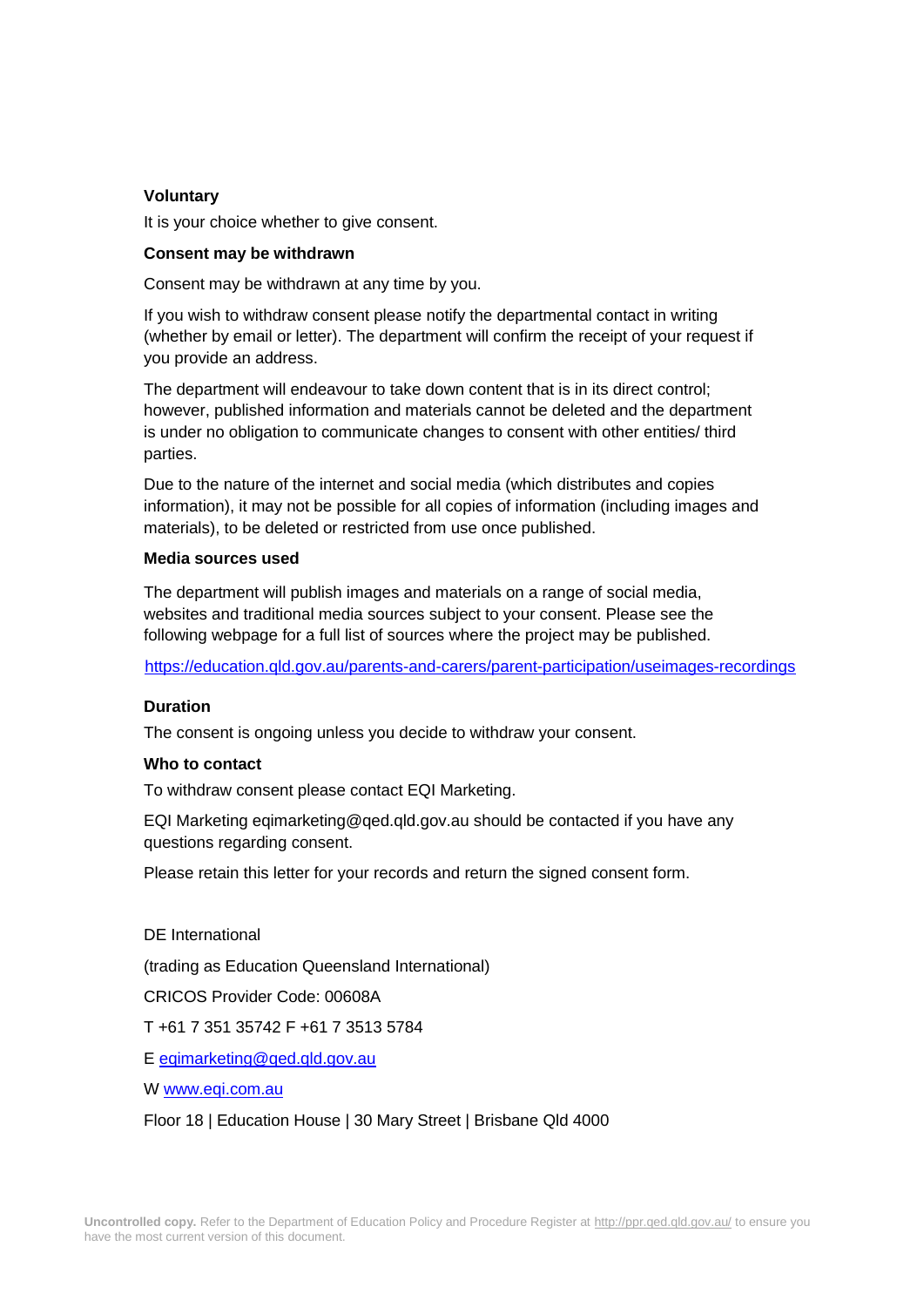# *IDENTIFY THE PERSON TO WHOM THE CONSENT RELATES*

## **Parent/carer to complete for students under 18**.

Independent students may complete on their own behalf and if under 18 a witness is required. Otherwise, the consenter is to complete.

Full name: .................................................................................................................................................. Date of birth: ..............................................

# *PERSONAL INFORMATION AND MATERIALS COVERED BY THIS CONSENT FORM*

(a) **Personal information** that may identify the person in section 1:

■ No name First Name Full Name

Image/photograph I School Name I Recording (voices and/or video) I Year level

- (b) **Materials** created by the person in section 1:
	- ▶ Sound recording ▶ Artistic work ▶ Written work ▶ Video or image
	- ▶ Software ▶ Music score ▶ Dramatic work

# *APPROVED PURPOSE AND TIMELINE FOR CONSENT*

If consent is given in section 4 of the form below:

- The personal information and materials (as detailed in section 2) will be recorded, used and/or disclosed (published) by the school, Department of Education (DoE) and the Queensland Government for the following purposes (the approved purpose):
	- any activities engaged in during the course of the project, as described in the attached letter, or purposes of public relations, promotion, advertising, recruitment advertising, presentations, publications, displays, media, promotional, marketing and communication materials and commercial activities. .
- The personal information and materials (as detailed in section 2) will be disclosed (published) for the approved purpose via social media, online or in printed or other forms of media as set out at [https://education.qld.gov.au/parents-](https://education.qld.gov.au/parents)[and-carers/parent-participation/use-images-recordings,](https://education.qld.gov.au/parents-and-carers/parent-participation/use-images-recordings) including: any purpose, commercial or otherwise, required by operators of the websites as a condition of uploading the personal information or materials; and transfer of the personal information outside of Australia in the course of the operation of the website.

## **Consent is ongoing unless it is withdrawn as outlined in the attached letter.**

*CONSENT AND AGREEMENT To record the consent please sign the top of the following page* 

# **CONSENTER – for the person giving consent**

I am (tick as applies):

- parent/carer of the identified person in section 1
- $\Box$  the identified person in section 1 (if an independent student, teacher or volunteer)

recognised representative for the Indigenous knowledge or culture expressed by the materials

I have read the explanatory letter, or it has been read to me. I have had the opportunity to ask questions about it and any questions that I have asked have been answered to my satisfaction. By signing below, I consent to DoE recording, using and/ or disclosing (publishing) the personal information and materials identified in section 2 for the approved purpose as detailed in section 3.

I acknowledge that I will not be paid for giving this consent nor will a payment be made for the use of personal information or material.

By signing, I also agree that this Project Consent Form is a legally binding and enforceable agreement between the consenter, the department and the State. For the benefit of having the materials (detailed in section 2) promoted as DoE may determine, I grant a licence for such materials for this purpose. I acknowledge I remain responsible to promptly notify DoE of any third party intellectual property incorporated into the licensed materials. I accept that attribution of the identified person, in section 1 as an author or performer of the licensed, materials may not occur. I accept that the materials licensed may be blended with other materials and the licensed materials may not be reproduced in their entirety.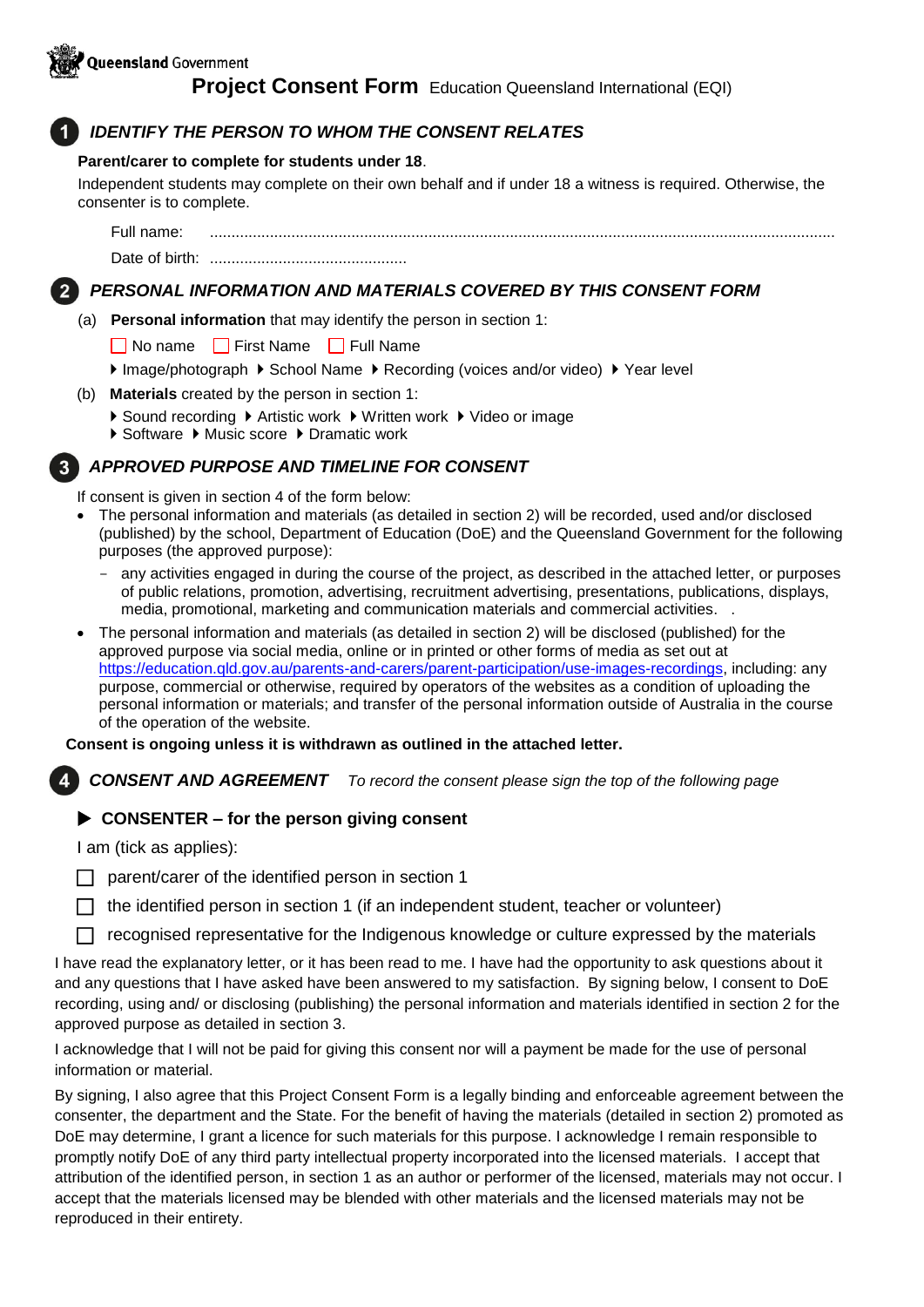

Print name of student ..............................................................................................................................

Print name of consenter...........................................................................................................................

Signature or mark of consenter................................................................................................................

Date ...................................................

Signature or mark of student (if an independent student).........................................................................

Date ...................................................

### *SPECIAL CIRCUMSTANCES*

In many circumstances only the above signatures are necessary. However there may be special circumstances that could apply. Examples include where the form is required to be read out (whether in English or in an alternative language or dialect). Another occasion may be where the consenter is an independent student and under 18.

### **WITNESS – for consent from an independent student or where the explanatory letter and Project Consent Form were read.**

I have witnessed the signature of an independent student, or that the accurate reading of the explanatory letter and the Project Consent Form was completed in accordance with the instruction of the potential consenter. The individual has had the opportunity to ask questions. I confirm that the individual has given consent freely and I understand the person understood the implications.

Print name of witness .........................................................................................................................................

Signature of witness ............................................................................................................................................

Date ..........................................................

### **Statement by the person taking consent – when it is read**

I have accurately read out the explanatory letter and Project Consent Form to the potential consenter, and to the best of my ability made sure that the person understands that the following will be done:

- 1. the identified materials will be used in accordance with the Project Consent Form
- 2. reference to the identified person will be in the manner consented

3. in accordance with procedures DoE will cease using the identified materials from the date DoE receives a written withdrawal of consent.

I confirm that the person was given an opportunity to ask questions about the explanatory letter and Project Consent Form, and all the questions asked by the consenter have been answered correctly and to the best of my ability. I confirm that the individual has not been coerced into giving consent, and the consent has been given freely and voluntarily.

A copy of the explanatory letter has been provided to the consenter.

Print name and role of person taking the consent ..............................................................................................

Signature of person taking the consent .............................................................................................................

Date ..........................................................

### **Privacy Notice**

The Department of Education (DoE) is collecting your personal information on this form in order to obtain consent for the use and disclosure of the student's personal information to facilitate registration and use of third party web based software identified on the form. The information will be used and disclosed by authorised school employees for the purposes outlined on the form. Student personal information collected on this form may also be used or disclosed to third parties where authorised or required by law. This information will be stored securely. If you wish to access or correct any of the personal student information on this form or discuss how it has been dealt with, please contact your student's school in the first instance.